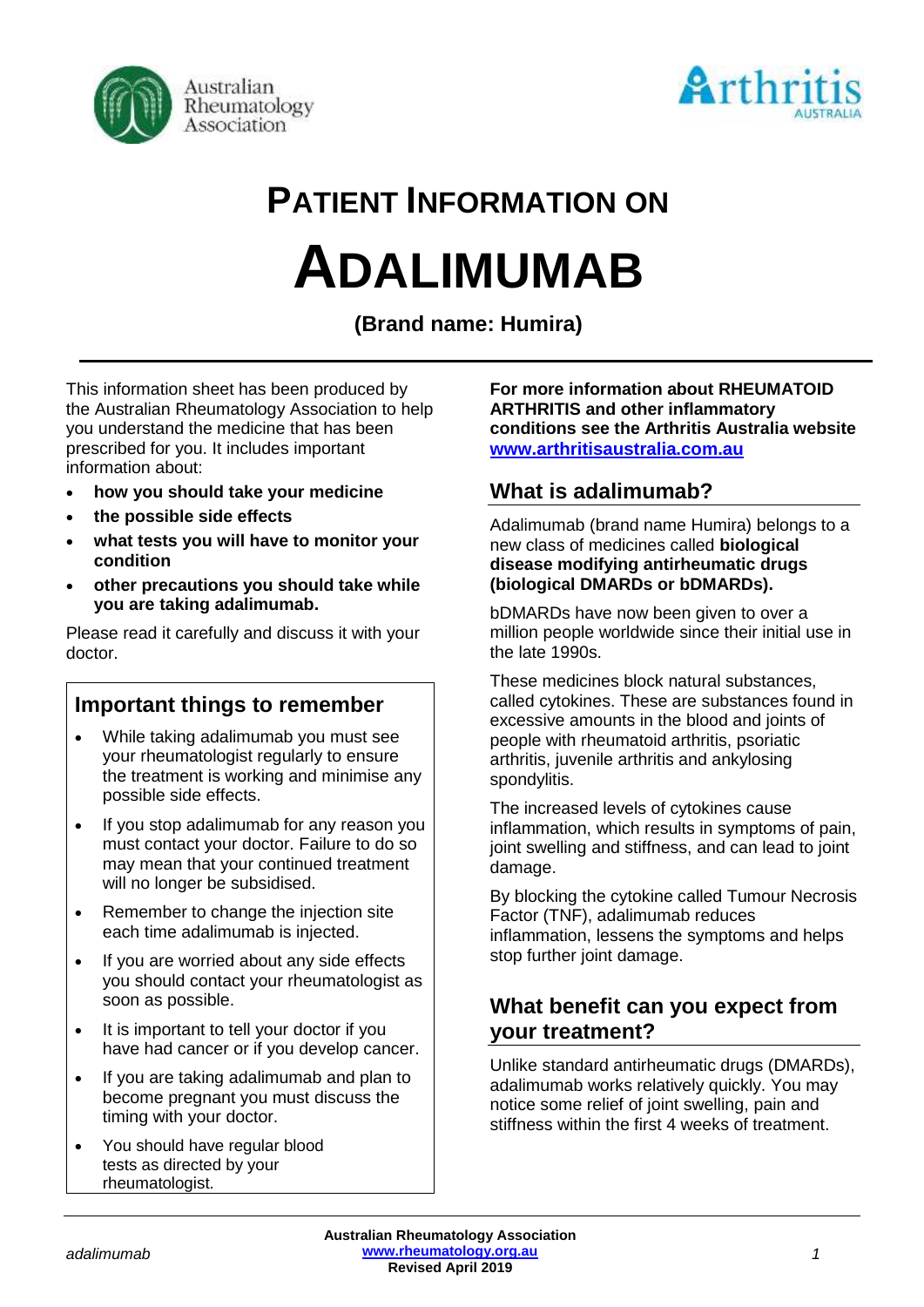## **Stopping adalimumab**

If adalimumab treatment is stopped for more than a few weeks there is a risk that your condition will get worse again. Continue with your treatment unless advised by your doctor or unless side effects develop (see *Side effects*).

If you stop adalimumab for any reason you **must** contact your doctor. Failure to do so may mean that your continued treatment may no longer be subsidised**.**

## **How will your condition be monitored?**

Due to the current prescribing restrictions for all bDMARDs:

- Adalimumab will only be started if your disease is active and if standard treatments have been unsuccessful.
- It will not be continued unless it helps your condition. This will be assessed at least 12 weeks after the start of treatment.
- Blood tests will be required during your treatment to monitor your condition and to determine the effectiveness of treatment.
- The frequency of blood tests will depend on what other medicines you are taking and what other illnesses you might have. Your rheumatologist will determine the frequency of tests required.

## **How is Adalimumab taken?**

Adalimumab is injected under the skin of the abdomen or thigh.

It can be injected by your doctor, nurse, carer or by you. If injecting yourself, be sure to follow the detailed instructions carefully to ensure the best response. It is particularly important to change the injection site each time.

## *What is the dosage?*

The usual dose for adults with rheumatoid arthritis is 40mg once every two weeks.

#### *Can other medicines be taken with adalimumab?*

Adalimumab may be used with other arthritis medicines including:

- other DMARDs such as methotrexate
- steroid medicines such as prednisolone or cortisone injections into the joint
- anti-inflammatory medicines (NSAIDs) such as naproxen (Naprosyn) or ibuprofen (Brufen, Nurofen)

simple pain medicines such as paracetamol.

Adalimumab cannot be used with other bDMARDs.

There are separate information sheets for the medicines mentioned above.

## **Are there any side effects?**

You might experience side effects with your treatment. Contact your doctor if you have any concerns about possible side effects. Many side effects disappear when adalimumab treatment is stopped.

#### *Most common possible side effects*

- *Mild pain, swelling or itching* at the site of the injection are very common (up to 20% of patients) but can be reduced by applying ice and antihistamine/steroid creams to the injection site.
- *Headaches, cough and stomach and bowel discomfort* may also occur.
- As adalimumab affects the immune system, *mild infections,* particularly of the upper respiratory tract (e.g. colds, sinusitis) may occur more frequently than usual. Treatment with adalimumab may need to be temporarily stopped so contact your doctor for advice.

#### *Less common or rare possible side effects*

- *Serious infection*s such as Tuberculosis (TB) are seen rarely, and screening for TB is needed before treatment begins (see *Precautions*).
- Rarely adalimumab may cause an *allergic reaction* with itchy, red skin or a rash or a feeling of tightness in the chest and difficulty breathing.
- Side effects involving the nerves, such as *inflammation of the nerve to the eye*, may also occur rarely, causing changes in vision or sensation.
- Very rarely *'drug-induced lupus'* has occurred with symptoms of rash, fever and increased joint pain.
- It is still unclear from research if there is an increased risk of cancer due to adalimumab treatment (see *Precautions*).

## **What precautions are necessary?**

#### *Infections*

If you have an active infection of any kind treatment with adalimumab will not be given until the infection is treated successfully.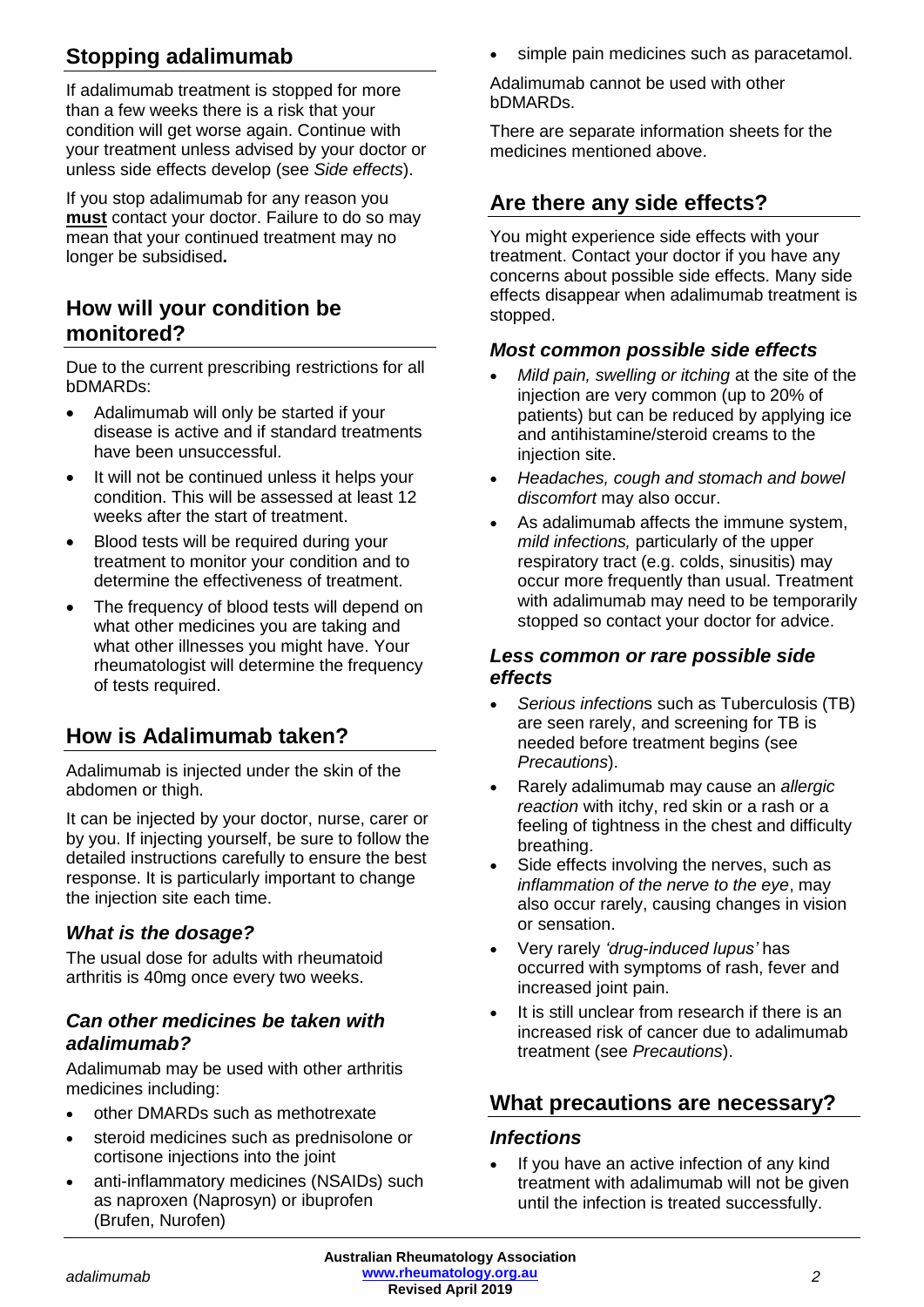- Adalimumab will not be given if you have active untreated tuberculosis (TB) or HIV (AIDS) infection as it is likely to make these conditions worse.
- If you have latent (inactive) TB preventative anti-TB treatment will be started at least 4 weeks before adalimumab. The anti-TB treatment will usually need to be taken for 9 months.
- Hepatitis B or C infection may not necessarily exclude treatment.
- Because of the risks associated with infection the following tests may be conducted before commencing treatment with adalimumab:
	- − blood tests for hepatitis B and C
	- − chest x-ray and two step Tuberculin Skin Test (Mantoux) or QuantiFERON blood test for tuberculosis (TB)
	- HIV tests are required for those who are at risk of this infection.

#### *Precautions with other diseases*

- People with multiple sclerosis should not be treated with adalimumab due to the possible effects on the nerves.
- People with moderate to severe heart failure may not be treated with adalimumab as the medicine can make heart failure worse.
- People with systemic lupus erythematosus (lupus/SLE) are not usually given adalimumab but each case will be assessed individually.

## *Use with other medicines*

- Adalimumab can interact with other medicines. You should tell your doctor (including your general practitioner, rheumatologist and others) about all medicines you are taking or plan to take. This includes over the counter or herbal/naturopathic medicines.
- You should also mention your treatment when you see other health professionals.
- Adalimumab does not increase the risk of side effects from low dose aspirin (taken for prevention of heart attack and strokes).
- The simple pain reliever paracetamol and combined pain medicines such as Panadeine and Panadeine Forte can be used while you are receiving adalimumab treatment provided you take them as directed.

#### *Vaccines*

- If you are on adalimumab it is recommended you should not be immunised with 'live' vaccines such as MMR (measles, mumps and rubella), OPV (oral polio virus), BCG (Bacillus Calmette Guerin) or yellow fever. Talk with your rheumatologist before receiving any vaccines.
- Pneumovax and the combined yearly seasonal flu /swine flu vaccinations are safe and recommended to reduce your risk of those infections.

#### *Surgery*

If you require surgery for any reason, treatment with adalimumab will be stopped before surgery. It will be restarted again after the operation, at a time determined by your surgeon and rheumatologist. Treatment will be restarted once the wound is healed and if there is no infection present.

#### *Cancer risk*

- Lymphoma, a cancer of lymph glands, is found more commonly in patients with severe active rheumatoid arthritis than in the general population. Studies are in progress to see if treatment with adalimumab changes this. To date there is no evidence to suggest that this medicine increases lymphoma.
- There have been infrequent cases of certain kinds of cancer in children and adult patients taking Humira or other TNF blockers. A time period of 5 years from previous cancer has been suggested.
- For general cancer prevention, stopping smoking and taking skin cancer prevention measures are recommended. It is important to use sunscreen and avoid prolonged sun exposure. A yearly skin check is recommended.
- Talk to your doctor, if you have any concerns about issues relating to cancer risk.

#### *Use with alcohol*

- You may drink alcohol while taking Adalimumab. However, if you are also taking methotrexate you should be particularly cautious about your alcohol intake.
- It is not known precisely what level of drinking is safe when on methotrexate, however there is general agreement that 1 to 2 standard drinks taken once or twice a week is unlikely to cause a problem.
- Drinking more than 4 standard drinks on one occasion, even if infrequently, is strongly discouraged.